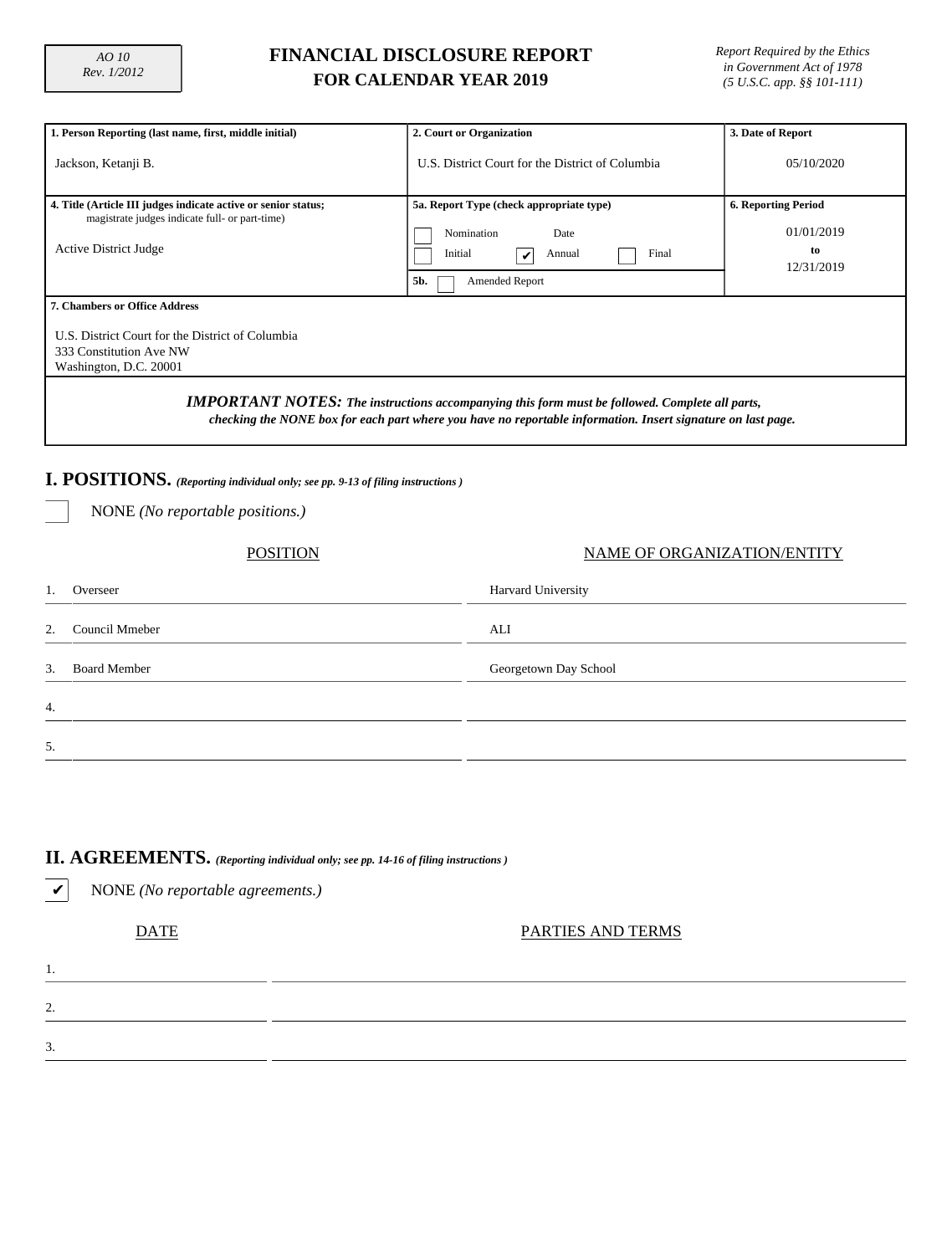Page 2 of 8

1.

2.

3.

4.

**Jackson, Ketanji B.**

### **III. NON-INVESTMENT INCOME.** *(Reporting individual and spouse; see pp. 17-24 of filing instructions )*

#### **A. Filer's Non-Investment Income**

✔ NONE *(No reportable non-investment income.)*

| <b>DATE</b> | <b>SOURCE AND TYPE</b> | <b>INCOME</b><br>(yours, not spouse's) |
|-------------|------------------------|----------------------------------------|
|             |                        |                                        |
|             |                        |                                        |
|             |                        |                                        |
|             |                        |                                        |

#### **B. Spouse's Non-Investment Income -** *If you were married during any portion of the reporting year, complete this section.*

*(Dollar amount not required except for honoraria.)*

| NONE (No reportable non-investment income.) |                        |  |  |  |  |  |  |  |
|---------------------------------------------|------------------------|--|--|--|--|--|--|--|
| <b>DATE</b>                                 | <b>SOURCE AND TYPE</b> |  |  |  |  |  |  |  |
| 1.2019                                      | Medstar-Salary         |  |  |  |  |  |  |  |
| 2.                                          |                        |  |  |  |  |  |  |  |
| 3.                                          |                        |  |  |  |  |  |  |  |
| $\overline{4}$ .                            |                        |  |  |  |  |  |  |  |

# **IV. REIMBURSEMENTS** *-- transportation, lodging, food, entertainment.*

*(Includes those to spouse and dependent children; see pp. 25-27 of filing instructions.)*

NONE *(No reportable reimbursements.)*

|    | <b>SOURCE</b>              | <b>DATES</b>         | <b>LOCATION</b> | <b>PURPOSE</b>                       | <b>ITEMS PAID OR PROVIDED</b> |
|----|----------------------------|----------------------|-----------------|--------------------------------------|-------------------------------|
| 1. | <b>Harvard University</b>  | $1/6/19 - 1/11/19$   | Cambridge, MA   | Harvard Trial Advocacy<br>Workshop   | Travel/Hotel/Meals            |
| 2. | <b>Stanford University</b> | $2/8/19 - 2/9/19$    | Palo Alto, CA   | Stanford Law School<br>Symposium     | Travel/Hotel/Meals            |
| 3. | <b>Harvard University</b>  | $02/9/19 - 02/10/19$ | Cambridge, MA   | <b>Board of Overseers</b><br>Meeting | Travel/Hotel/Meals            |
| 4. | <b>Harvard University</b>  | $3/6/19 - 3/8/19$    | Cambridge, MA   | Harvard Visiting<br>Committee        | Travel/Hotel/Meals            |
| 5. | <b>Harvard University</b>  | $3/30/19 - 3/31/19$  | Cambridge, MA   | <b>Board of Overseers</b><br>Meeting | Travel/Hotel/Meals            |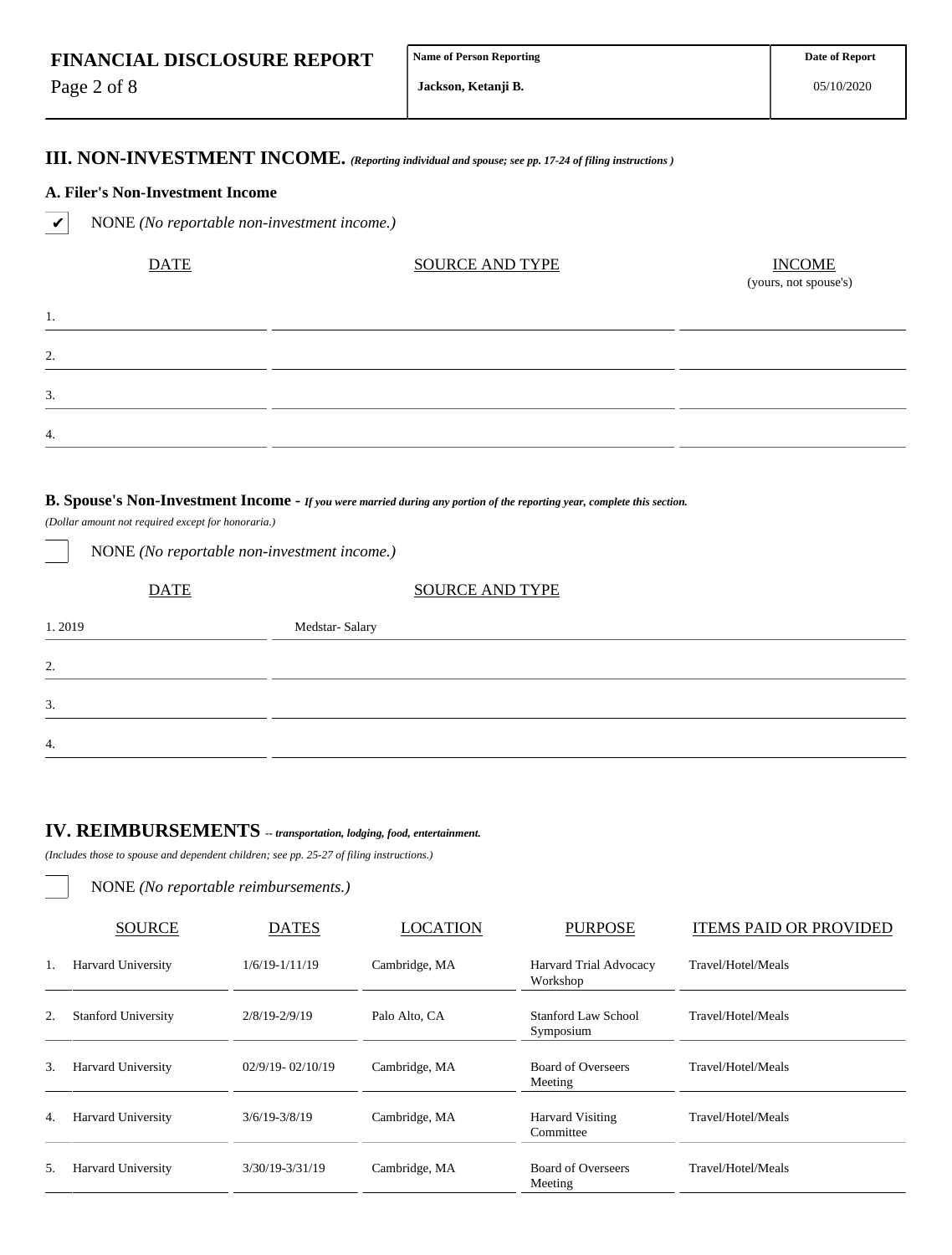| <b>FINANCIAL DISCLOSURE REPORT</b><br>Page 3 of 8 |                                   |                    |        | <b>Name of Person Reporting</b><br>Jackson, Ketanji B. | Date of Report<br>05/10/2020         |                    |  |
|---------------------------------------------------|-----------------------------------|--------------------|--------|--------------------------------------------------------|--------------------------------------|--------------------|--|
| 6.                                                | University of Utah Law<br>School  | $4/9/19 - 4/10/19$ |        | Salt Lake City, UT                                     | Utah Jurist in Residence             | Travel/Hotel/Meals |  |
| 7.                                                | Columbia University Law<br>School | 51/119-5/2/19      | NY, NY |                                                        | Visiting Scholar                     | Travel/Hotel/Meals |  |
| 8.                                                | <b>Harvard University</b>         | 5/28/19-5/31/19    |        | Cambridge, MA                                          | Harvard Commencement                 | Travel/Hotel/Meals |  |
| 9.                                                | <b>Harvard University</b>         | 9/21/19-9/23/19    |        | Cambridge, MA                                          | <b>Board of Overseers</b><br>Meeting | Travel/Hotel/Meals |  |
|                                                   | 10. Federal Judicial Center       | 10/28/19-10/30/19  |        | Nashville, TN                                          | FJC Mid-Career Serminar              | Travel/Hotel/Meals |  |
|                                                   | 11. Harvard University            | 12/7/19-12/9/19    |        | Cambridge, MA                                          | <b>Board of Overseers</b><br>Meeting | Travel/Hotel/Meals |  |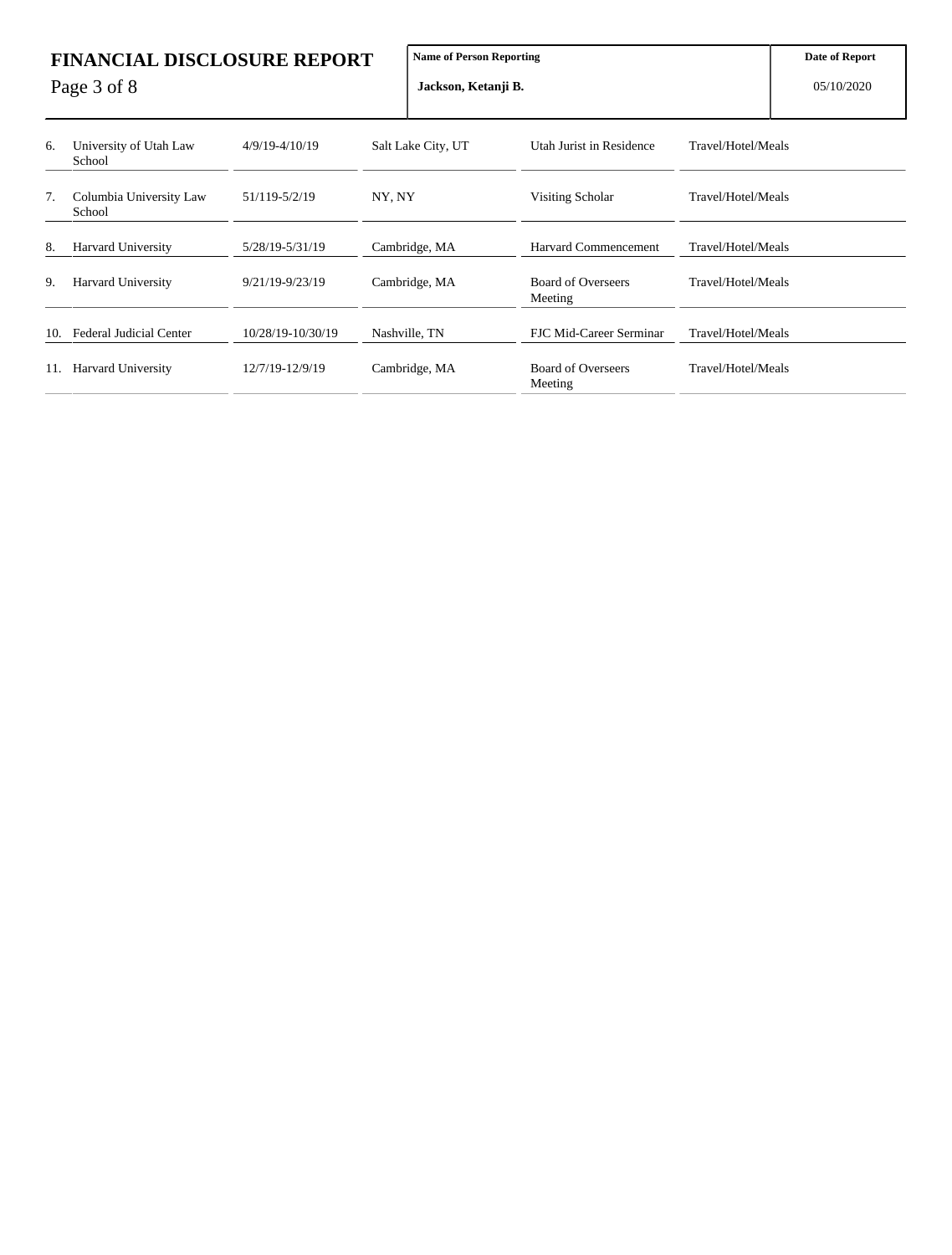| <b>FINANCIAL DISCLOSURE REPORT</b> | Name of Person Reporting | <b>Date of Report</b> |
|------------------------------------|--------------------------|-----------------------|
| Page 4 of 8                        | Jackson, Ketanii B.      | 05/10/2020            |

**V. GIFTS.** *(Includes those to spouse and dependent children; see pp. 28-31 of filing instructions.)*

✔ NONE *(No reportable gifts.)*

|    | <b>SOURCE</b> | <b>DESCRIPTION</b> | <b>VALUE</b> |
|----|---------------|--------------------|--------------|
| ι. |               |                    |              |
| 2. |               |                    |              |
| 3. |               |                    |              |
| 4. |               |                    |              |
| 5. |               |                    |              |
|    |               |                    |              |

### **VI. LIABILITIES.** *(Includes those of spouse and dependent children; see pp. 32-33 of filing instructions.)*

| <b>VALUE CODE</b> |
|-------------------|
|                   |
|                   |
|                   |
|                   |
|                   |
|                   |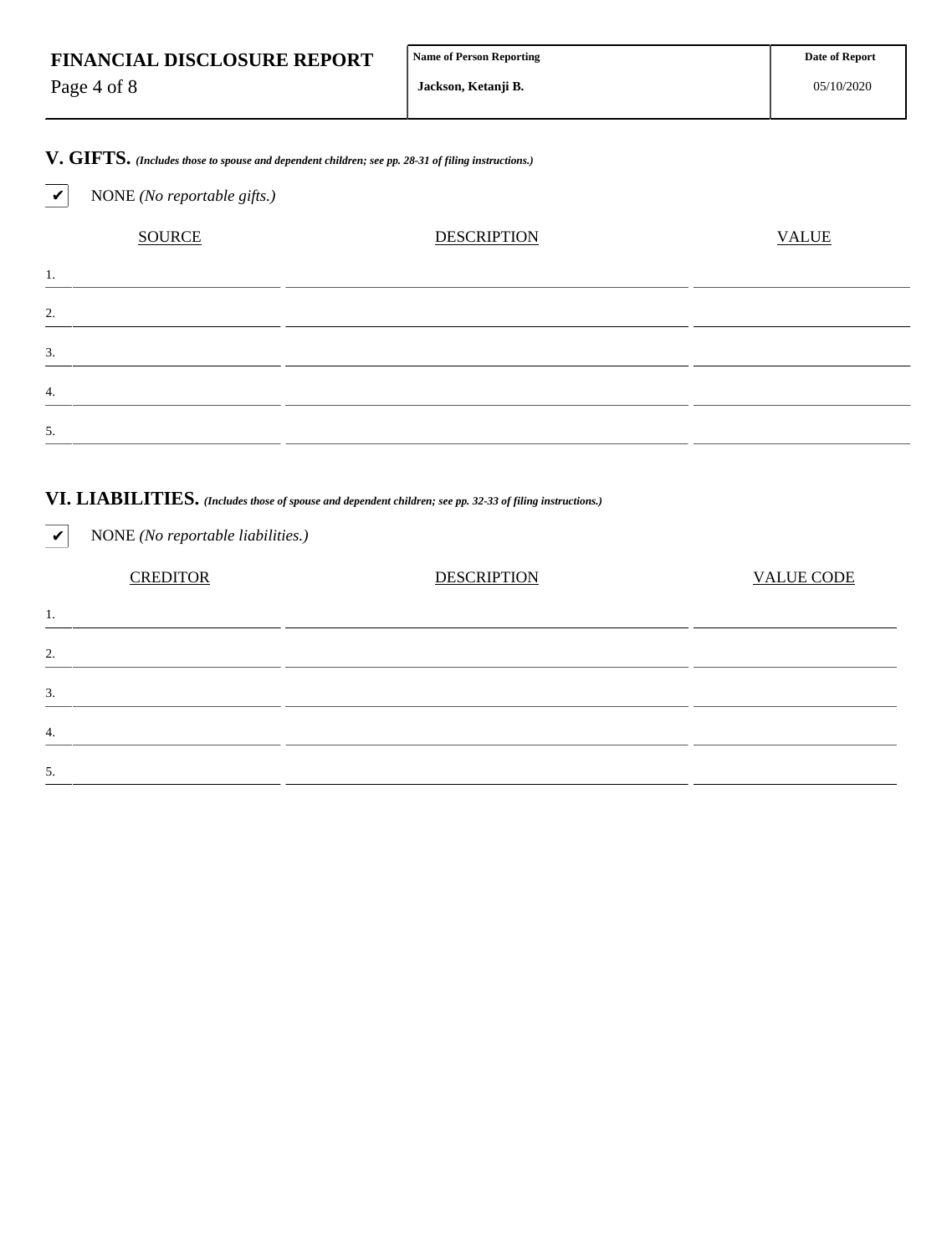Page 5 of 8

**Jackson, Ketanji B.**

**VII. INVESTMENTS and TRUSTS** *-- income, value, transactions (Includes those of spouse and dependent children; see pp. 34-60 of filing instructions.)*

NONE *(No reportable income, assets, or transactions.)*

|      | $\mathbf{A}$<br><b>Description of Assets</b><br>(including trust assets) |                                    | $\overline{B}$<br>Income during<br>reporting period | $\mathbf C$<br>Gross value at end | of reporting period                         | $\mathbf D$<br>Transactions during reporting period |                         |                                   |                                  |                                                                   |
|------|--------------------------------------------------------------------------|------------------------------------|-----------------------------------------------------|-----------------------------------|---------------------------------------------|-----------------------------------------------------|-------------------------|-----------------------------------|----------------------------------|-------------------------------------------------------------------|
|      | Place " $(X)$ " after each asset<br>exempt from prior disclosure         | (1)<br>Amount<br>Code 1<br>$(A-H)$ | (2)<br>Type (e g,<br>div, rent,<br>or $int$ )       | (1)<br>Value<br>Code 2<br>$(J-P)$ | (2)<br>Value<br>Method<br>Code 3<br>$(Q-W)$ | (1)<br>Type (e g,<br>buy, sell,<br>redemption)      | (2)<br>Date<br>mm/dd/yy | (3)<br>Value<br>Code 2<br>$(J-P)$ | (4)<br>Gain<br>Code 1<br>$(A-H)$ | (5)<br>Identity of<br>buyer/seller<br>(if private<br>transaction) |
| $1.$ | Charles Schwab- Morrison & Foerster<br>Retirement Plan                   |                                    |                                                     |                                   |                                             |                                                     |                         |                                   |                                  |                                                                   |
| 2.   | -PRIMECAP Oddessy Growth                                                 | A                                  | Int./Div.                                           | $\bf K$                           | $\mathbf T$                                 |                                                     |                         |                                   |                                  |                                                                   |
| 3.   | -Schwab Inst LC Val Trust Fd Cls R                                       | A                                  | Int./Div.                                           | J                                 | $\mathbf T$                                 |                                                     |                         |                                   |                                  |                                                                   |
| 4.   | -Schwab S&P 500                                                          | A                                  | Int./Div.                                           | K                                 | $\mathbf T$                                 |                                                     |                         |                                   |                                  |                                                                   |
| 5.   | -Victory Integrity Sm Cap ValueY (renamed<br>from Munder Fund)           | A                                  | Int./Div.                                           | $\bf J$                           | $\mathbf T$                                 |                                                     |                         |                                   |                                  |                                                                   |
| 6.   | -Schwab Small Cap Index                                                  | A                                  | Int./Div.                                           | $\bf J$                           | $\mathbf T$                                 |                                                     |                         |                                   |                                  |                                                                   |
| 7.   | -Vanguard Mid Cap Index Ins                                              | A                                  | Int./Div.                                           | J                                 | $\mathbf T$                                 |                                                     |                         |                                   |                                  |                                                                   |
| 8.   | -Dodge & Cox International Stock                                         | A                                  | Int./Div.                                           | J                                 | T                                           |                                                     |                         |                                   |                                  |                                                                   |
| 9.   | -Schwab Instl CorePlus Fixed Inc III                                     | A                                  | Int./Div.                                           | $\bf K$                           | $\mathbf T$                                 |                                                     |                         |                                   |                                  |                                                                   |
| 10.  | T. Rowe Price International Discovery Fund                               | A                                  | Int./Div.                                           | $\bf J$                           | $\mathbf T$                                 |                                                     |                         |                                   |                                  |                                                                   |
| 11.  | -Vanguard Total Intl Stock Index                                         | A                                  | Int./Div.                                           | J                                 | $\mathbf T$                                 |                                                     |                         |                                   |                                  |                                                                   |
| 12.  | TIAA-Cref Money Market fund                                              | A                                  | Int./Div.                                           | J                                 | $\mathbf T$                                 |                                                     |                         |                                   |                                  |                                                                   |
| 13.  | <b>Black Rock Money Market Class A</b>                                   | A                                  | Int./Div.                                           | $\bf J$                           | $\mathbf T$                                 |                                                     |                         |                                   |                                  |                                                                   |
|      | 14. Black Rock Large Cap Core- Class A                                   | A                                  | Int./Div.                                           | $\bf J$                           | $\mathbf T$                                 |                                                     |                         |                                   |                                  |                                                                   |
| 15.  | Fidelity -Medstar Retirement Program                                     |                                    |                                                     |                                   |                                             |                                                     |                         |                                   |                                  |                                                                   |
| 16.  | -Fidelity Freedom K-2035 Fund                                            | ${\rm D}$                          | Int./Div.                                           | М                                 | T                                           |                                                     |                         |                                   |                                  |                                                                   |
| 17.  | PNC Checking                                                             | A                                  | Interest                                            | $\bf J$                           | $\mathbf T$                                 |                                                     |                         |                                   |                                  |                                                                   |

1 Income Gain Codes: (See Columns B1 and D4)

2 Value Codes

(See Columns C1 and D3) 3 Value Method Codes (See Column C2)

 $F = $50,001 - $100,000$ J =\$15,000 or less N =\$250,001 - \$500,000 P3 =\$25,000,001 - \$50,000,000 Q =Appraisal U =Book Value

 $A = $1,000$  or less

 $B = $1,001 - $2,500$  $G = $100,001 - $1,000,000$ K =\$15,001 - \$50,000 O =  $$500,001 - $1,000,000$ 

R =Cost (Real Estate Only) V =Other

 $C = $2,501 - $5,000$ H1 =\$1,000,001 - \$5,000,000 L =\$50,001 - \$100,000 P1 =\$1,000,001 - \$5,000,000 P4 =More than \$50,000,000 S =Assessment W =Estimated

 $D = $5,001 - $15,000$ H2 =More than \$5,000,000 M =\$100,001 - \$250,000 P2 =\$5,000,001 - \$25,000,000  $E = $15,001 - $50,000$ 

T =Cash Market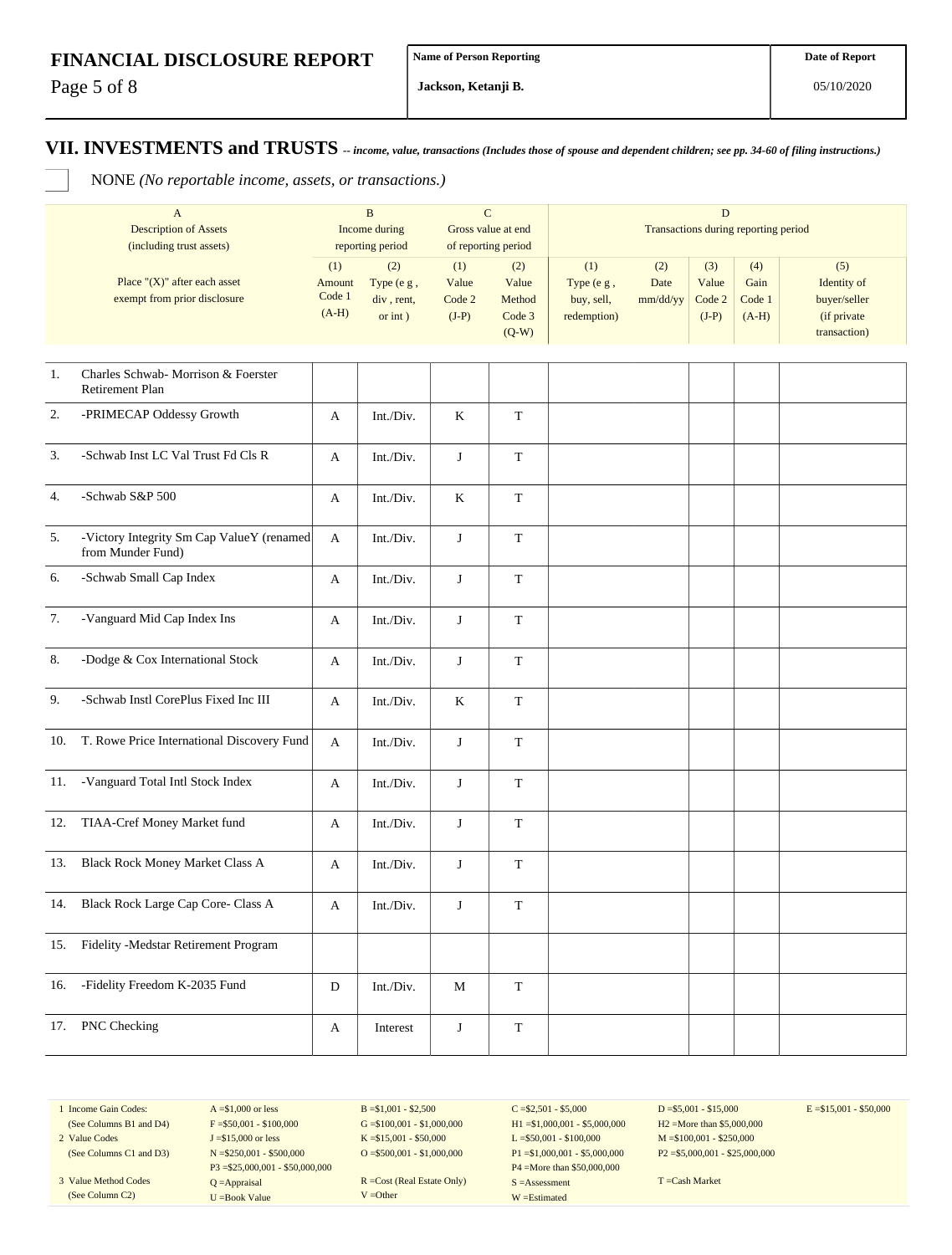Page 6 of 8

**Jackson, Ketanji B.**

#### **VII. INVESTMENTS and TRUSTS** *-- income, value, transactions (Includes those of spouse and dependent children; see pp. 34-60 of filing instructions.)*

NONE *(No reportable income, assets, or transactions.)*

| $\mathbf A$<br><b>Description of Assets</b><br>(including trust assets) |                                                                  | $\, {\bf B}$<br>Income during<br>reporting period |                                               | $\mathbf C$<br>Gross value at end<br>of reporting period |                                             | $\mathbf D$<br>Transactions during reporting period |                         |                                   |                                  |                                                                   |
|-------------------------------------------------------------------------|------------------------------------------------------------------|---------------------------------------------------|-----------------------------------------------|----------------------------------------------------------|---------------------------------------------|-----------------------------------------------------|-------------------------|-----------------------------------|----------------------------------|-------------------------------------------------------------------|
|                                                                         | Place " $(X)$ " after each asset<br>exempt from prior disclosure | (1)<br>Amount<br>Code 1<br>$(A-H)$                | (2)<br>Type (e g,<br>div, rent,<br>or $int$ ) | (1)<br>Value<br>Code 2<br>$(J-P)$                        | (2)<br>Value<br>Method<br>Code 3<br>$(Q-W)$ | (1)<br>Type (e g,<br>buy, sell,<br>redemption)      | (2)<br>Date<br>mm/dd/yy | (3)<br>Value<br>Code 2<br>$(J-P)$ | (4)<br>Gain<br>Code 1<br>$(A-H)$ | (5)<br>Identity of<br>buyer/seller<br>(if private<br>transaction) |
| 18.                                                                     | PNC Checking                                                     |                                                   | None                                          | J                                                        | $\mathbf T$                                 |                                                     |                         |                                   |                                  |                                                                   |
| 19.                                                                     | TD Bank Checking                                                 |                                                   | None                                          | L                                                        | $\mathbf T$                                 |                                                     |                         |                                   |                                  |                                                                   |
| 20.                                                                     |                                                                  |                                                   |                                               |                                                          |                                             |                                                     |                         |                                   |                                  |                                                                   |
| 21.                                                                     |                                                                  |                                                   |                                               |                                                          |                                             |                                                     |                         |                                   |                                  |                                                                   |
| 22.                                                                     |                                                                  |                                                   |                                               |                                                          |                                             |                                                     |                         |                                   |                                  |                                                                   |
| 23.                                                                     |                                                                  |                                                   |                                               |                                                          |                                             |                                                     |                         |                                   |                                  |                                                                   |
| 24.                                                                     |                                                                  |                                                   |                                               |                                                          |                                             |                                                     |                         |                                   |                                  |                                                                   |
| 25.                                                                     |                                                                  |                                                   |                                               |                                                          |                                             |                                                     |                         |                                   |                                  |                                                                   |

1 Income Gain Codes: (See Columns B1 and D4)

2 Value Codes (See Columns C1 and D3)

3 Value Method Codes (See Column C2)

 $A = $1,000$  or less  $F = $50,001 - $100,000$ J =\$15,000 or less N =\$250,001 - \$500,000 P3 =\$25,000,001 - \$50,000,000 Q =Appraisal U =Book Value

 $B = $1,001 - $2,500$  $G = $100,001 - $1,000,000$ K =\$15,001 - \$50,000 O =\$500,001 - \$1,000,000

R =Cost (Real Estate Only) V =Other

 $C = $2,501 - $5,000$ H1 =\$1,000,001 - \$5,000,000 L =\$50,001 - \$100,000 P1 =\$1,000,001 - \$5,000,000 P4 =More than \$50,000,000 S =Assessment W =Estimated

 $D = $5,001 - $15,000$ H2 =More than \$5,000,000 M =\$100,001 - \$250,000 P2 =\$5,000,001 - \$25,000,000  $E = $15,001 - $50,000$ 

T =Cash Market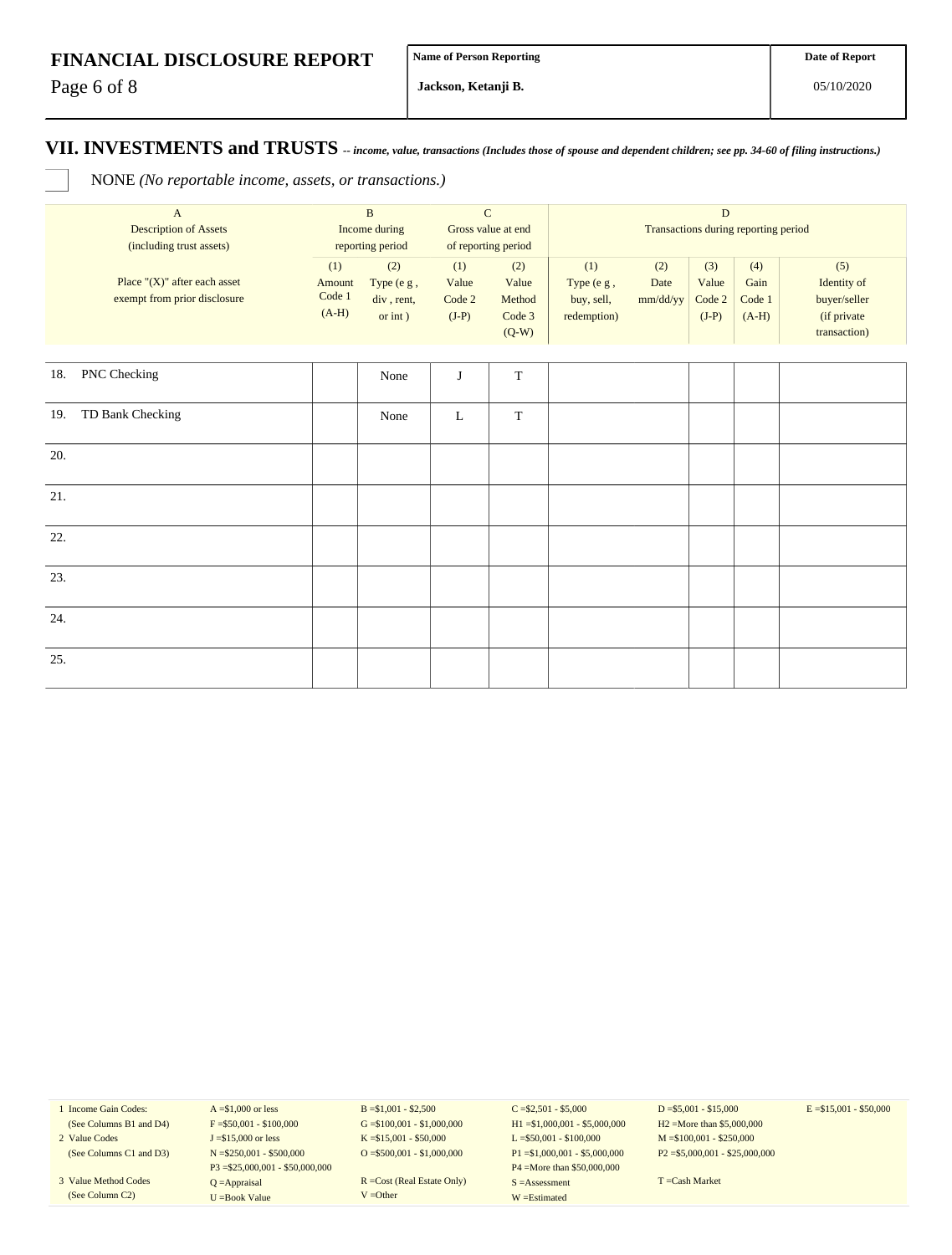Page 7 of 8

**Name of Person Reporting**

**VIII. ADDITIONAL INFORMATION OR EXPLANATIONS.** *(Indicate part of report.)*